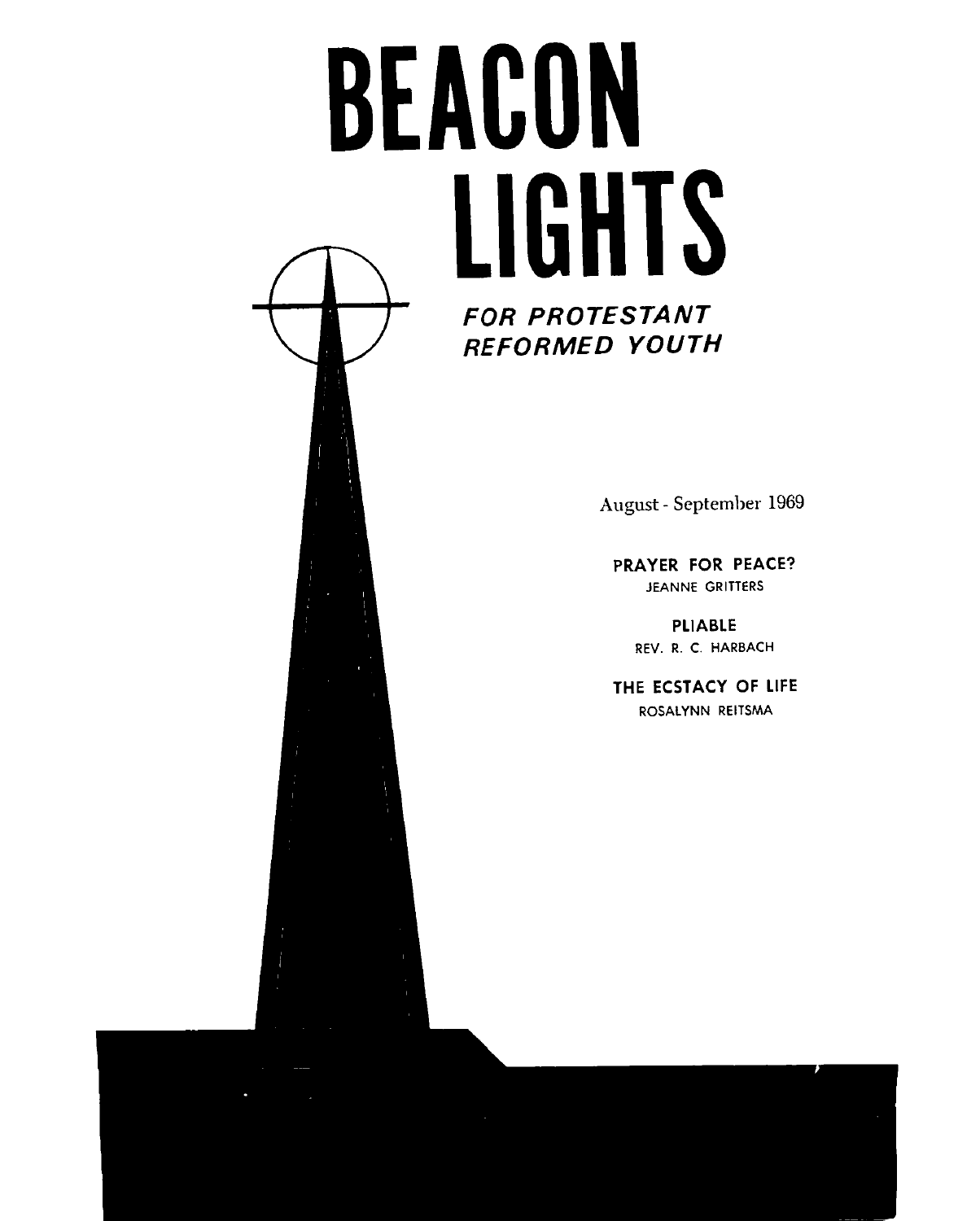

Published monthly, except June and August<br>by the Federation of Protestant Reformed Young<br>People's Societies.

# **EXECUTIVE BOARD:**

| Ronald Van Overloop President |
|-------------------------------|
|                               |
|                               |
|                               |
|                               |
|                               |
|                               |

## EDITORIAL STAFF:

| Ben Wiecer Manner | <b>Managing Editor</b> |
|-------------------|------------------------|

### STAFF:

### **CONTRIBUTING EDITORS:**

| Rev. Robert Harbach Truth vs. Error   |  |  |
|---------------------------------------|--|--|
|                                       |  |  |
| Sherrill Gritters (manage management) |  |  |
|                                       |  |  |
| Rev. G. Lubbers, Rev. G. Van Baren    |  |  |
| From the Pastor's Study               |  |  |

# Ø

| All material for publication should be addressed<br>to CALVIN REITSMA                                                                                      |
|------------------------------------------------------------------------------------------------------------------------------------------------------------|
| 3287 S. Canal, Grandville, Mich. 49418                                                                                                                     |
| Grand Rapids subscribers please forward<br>subscription dues to PAT KAMPS<br>14395 - 48th Ave., Coopersville, Mich. 49404                                  |
| Subscribers outside of the Grand Rapids area<br>please forward subscription dues to<br>MISS KAREN HOEKSTRA<br>952 Temple, S. E., Grand Rapids, Mich. 49507 |

All undeliverable material (Forms 3579) should be<br>returned to Miss Karen Hoekstra<br>952 Temple, S. E., Grand Rapids, Mich. 49507

Second Class Postage paid at<br>Grand Rapids, Michigan<br>Subscription price \$3.00

# In This Issue

| <b>EDITORIAL</b> And a series and a series and annual and annual and annual and a series and annual and a<br>Our God-Given Environment - Calvin Reltoma |  |
|---------------------------------------------------------------------------------------------------------------------------------------------------------|--|
| <b>CRITIQUE</b> 2 <b>2</b><br><b>Praver For Peace - Jeanne Gritters</b>                                                                                 |  |
| CONTRIBUTION <b>CONTRIBUTION CONTRIBUTION CONTRIBUTION</b><br>Missions: Young People in Missions - Ron Van Overloop                                     |  |
| TRUTH VEL ERROR (Collection of Communication and Collection of Communication and Communication of Communication<br>Pliable - Rev. R. C. Harbach         |  |
| FEATURE The company of the company of the company company company company company of the company of 8<br><b>PRYP</b> in Missions $-$ Ben Wigger         |  |
| Living as Possessing Nothing - Rev. G. Lubbers                                                                                                          |  |
| THE ECSTACY OF LIFE <b>CONTAINER CONTAINER CONTAINER CONTAINER CONTAINER CONTAINER CONTAINING</b><br>Rosalvnn Reitsm <b>a</b>                           |  |
| NEWS FROM, FOR, AND ABOUT OUR CHURCHES (COLLECTION CONTINUES TO AND A CONTINUES CONTROL OF 13<br>Jedy Henson                                            |  |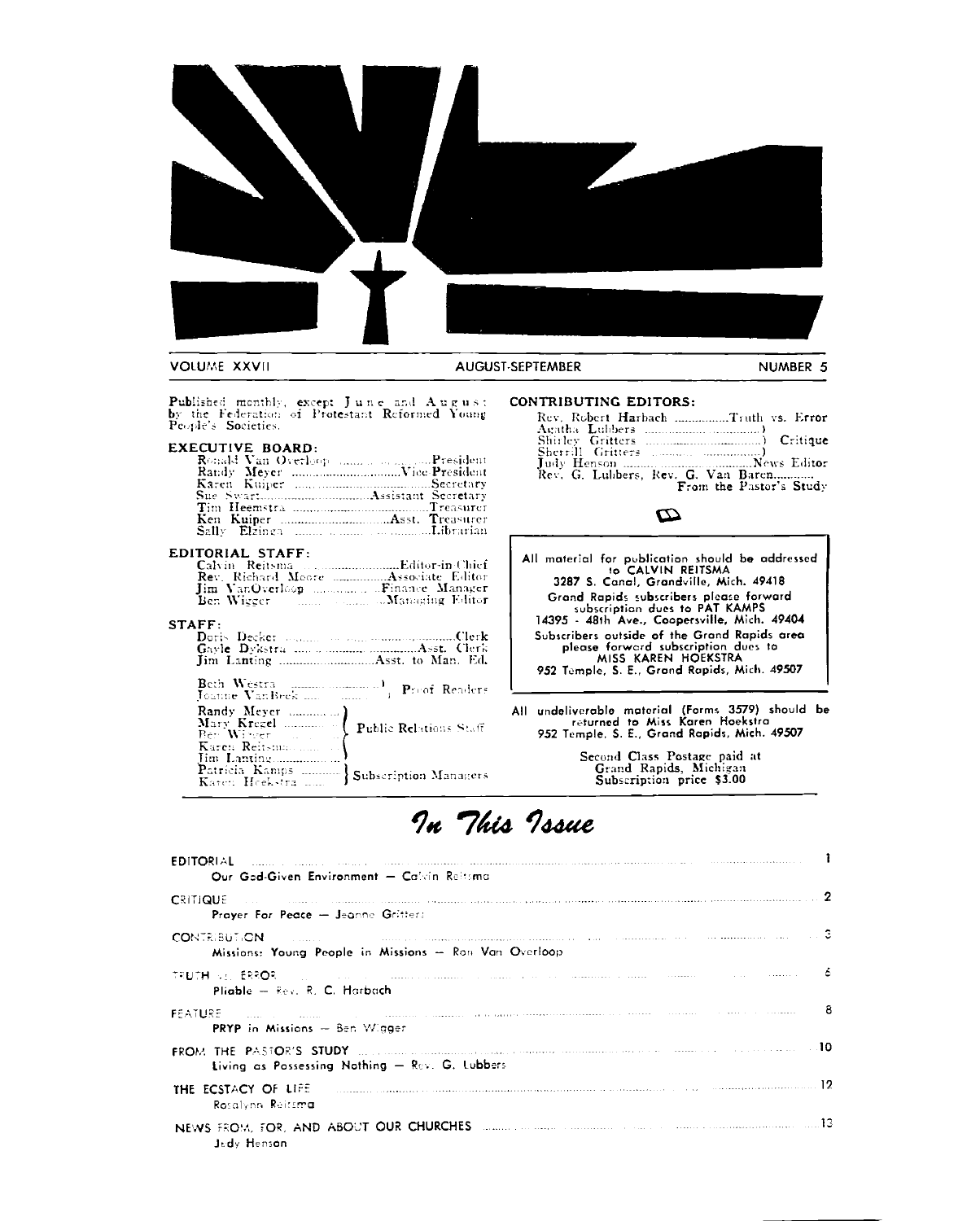# **OUR GOD-GIVEN ENVIRONMENT**

In the beginning the earth was without form and void; and darkness was upon the face of the deep. Then the Spirit of God moved upon the face of the waters, and there was life. From the brooding, inky mass of nothingness came life, and it was good. Then God said, "Let Us make man," and the life had a king.

The duty of a king is stewardship, and even though Adam fell, the duty of man's stewardship has not changed. Man is duty bound by the very fact of his creation to rule the earth in wisdom and justice. Man must subdue the earth.

But were the mandate of God given just to man alone, our duty would be, like man's, dimmed by the vital presence of sin. But we are not man, we are CHRISTIAN man, and our duty should be much more clearly seen and much more vitally important. It is as though all mankind were myopic, but Christian man were given glasses. In our intimate contact with God, we are duty bound to see His will more clearly than the world, More than man, Christian man must obey the mandate to subdue the earth, and must exercise his stewardship.

The earth was created in a verdant splendor which man cannot imagine today. The great beauties of the world today are but dim reflections of the wonder and grandeur with which the earth praised the Lord in the dawn of time. The veil of sin has been dropped over the natural world with the same power as it has been dropped over the heart of man. Yet God is speaking through this natural world too. The man who cannot see God in the velvet of a flower's petal or hear His voice in the breath of the wind is truly a dead man. God is speaking through the voice of the universe, and it is our duty as much today as in Eden to exercise stewardship over the vehicle of this voice.

The earth around us is speedily becoming a vision of hell rather than a picture of God. Our streams and rivers are open sewers, our lakes are dying, plant and animal life is rapidly being destroyed. Many species of birds are extinct, or on the verge of extinetion. To make our life better and easier,

we have carelessly used pesticides, foolishly allowed our waste products to glut rivers and streams. Because we are lazy, our roadsides are full of paper, cans, and other debris. We erect buildings and carelessly dump barrels and other trash in the nearest convenient spot. We fill up marshes - that are refuges for some of the most beautiful creatures on earth - as excuses for landfill projects. (Which is a delicate way of saying that we are too cheap to buy smokeless incinerators for our garbage.)

The creation over which God has placed us stewards is an extremely delicate mechanism – more delicate than even modern science-oriented man realizes today. Any careless tampering with the ecological balance of nature can and often does have serious consequences. Wisdom must be exercised even in the control of diseasebearing organisms, lest the destruction caused by the elimination of the organism be greater than the disease itself.

The day is soon coming when the sound of a bird's song will be a forgotten memory to our children. The sight of a flock of ducks majestically circling over a clear lake on a crisp fall morning is fast becoming a rare sight. How often do we hear the slap of a beaver's tail on a quiet pond, the call of the Canada goose heading homeward? Many of our children know the sight of our once most-common animals only by viewing them in the slums people call zoos. There is nothing more pathetic than the sight of a great bald eagle (one of God's creatures. remember) sitting (not perched, for there is seldom anything to perch on) in a tiny cage in a reeking zoo. Even if all the bald eagles in the world today were to be put together and if all would breed without dangers of death among their offspring, they could not keep themselves from extinction. Never again will the shadow of this magnificent bird darken the sun.

Man was created to use the earth for the glory of God. He was sent to subdue the earth, not destroy it. Truly, it is the judgment of God upon the wicked earth that the earth is becoming a functioning dump, yet this does not free us from our duties of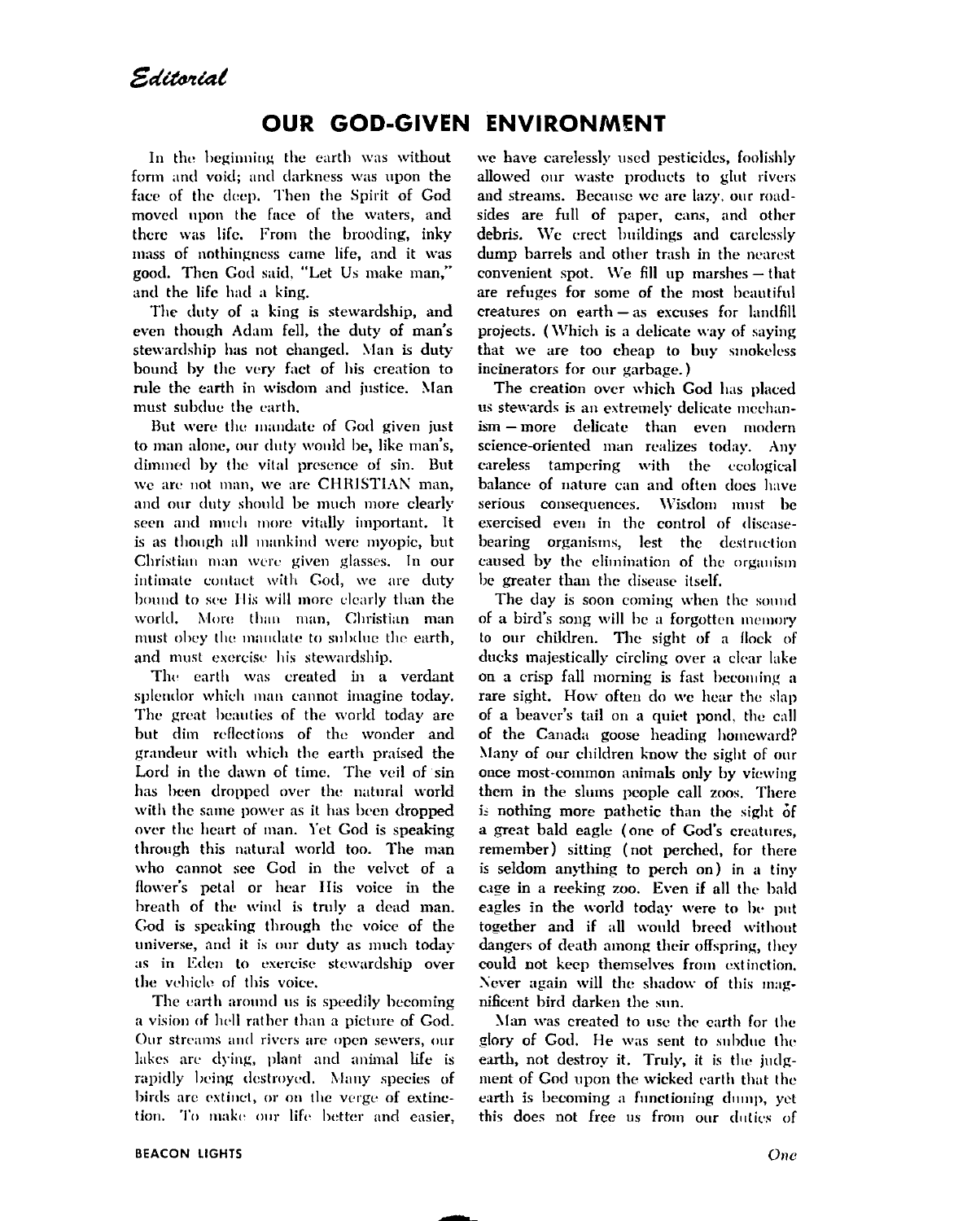stewardship. Simply to say that God will preserve His Church even in a polluted world is the sinners' way out of a difficult task. We are not doing the Maker of all that is beautiful and great any honor by sitting back in judgment alone. The world is even recognizing the dangers they have made around themselves. Conservation and anti-pollution groups are constantly crying out their warnings of destruction. This is the way wicked man works, but what of the Christian?

The first step a Christian ought to take after he has come to an awareness of the problems he is creating, is to stop polluting. Don't throw trash out your car windows, don't dump wastes into creeks and rivers. Use with wisdom the chemical and mechanical devices the Lord has given man. Remember, you are stewards for the Church of tomorrow, too.

But this stewardship extends even farther. The environment in which we live is an immensely complex unit. To judiciously use all the Lord has given us while still main-

taining our rightful position as stewards demands knowledge of the world in which we live. Saving that it is too complex or too sinful and not fit for study is no excuse for ignorance. Even if the world should end today, we would be judged on our stewardship.

Finally, our voices should not remain silent when man continues to destroy the creation. As stewards, it is our duty to use all in our power to preserve the creation God has given us. This we should do, not to "Make the world a better place to live in." but to honor and glorify the Creator.

We have been placed on this earth for one purpose: To glorify Him Who made us. To sit silently by as the earth He has given us becomes a picture of death rather than a reflection of the beauty that is to come is sin.

May the sight of a flock of birds winging in silent splendor into the sunset always be near us to remind us of the presence of the  $C.R.$ Creator.



# **PRAYER FOR PEACE?**

# **JEANNE GRITTERS**

Praver is one of the most wonderful gifts that we as Christians have. As we pray, we withdraw ourselves completely from the world around us, and stand face to face before the Almighty God. To Him we pour out our every thought, our troubles and our anxieties, our thanksgivings of praise. In prayer we stand closer to God than at any other time. "Take time to be holy; speak oft with thy Lord. Spend much time in secret, and think on His Word." Our Confessions tell us that prayer is the chief part of thankfulness, and when it proceeds

from a true faith, it is one of the best of our good works.

But as in all parts of our life we are so imperfect, so also our prayers are often foolish and imperfect. I am thinking of one aspect of our prayers which is especially misused today. This is the prayer for peace. A common one goes something like this: "Lord, we pray that the war in Vietnam may stop, so that our soldiers may be spared; grant us a lasting peace between all nations." This may sound like a perfectly natural and well-meaning request to you.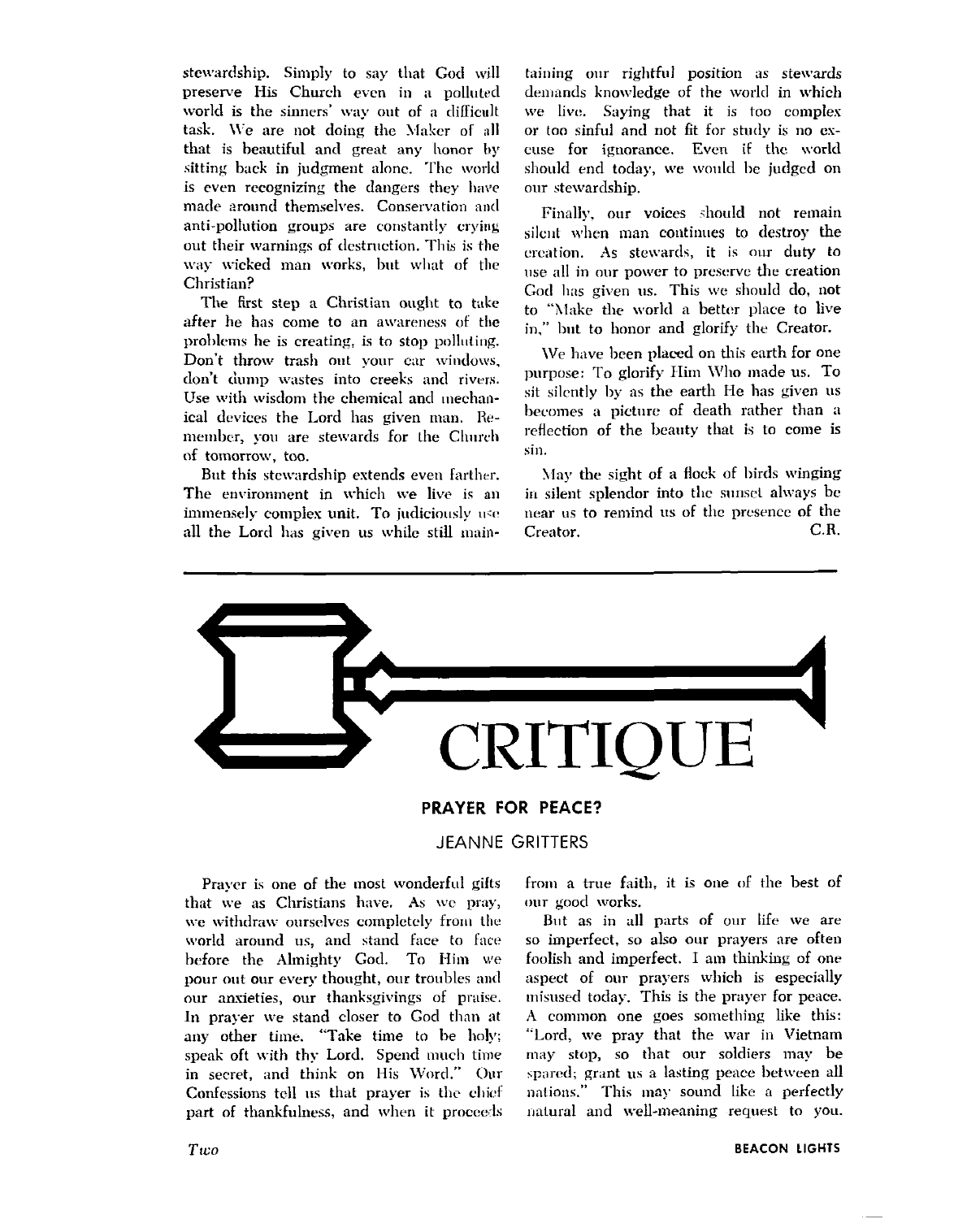But we must remember that all wars are in God's Council, and serve His purpose which is the eternal peace of His chosen neonle. God builds His kingdom by war as well as peace, and we must never go against His divine plan. We must expect wars and "rumors of wars" as signs of the end, and a lasting peace will never be fully realized until the saints are all gathered together in heaven.

By nature we all dislike wars, and also by nature we as sinful Christians only will and desire that which is evil. Even with God's grace, we often choose very foolish things. We don't stop to think that this is the way God wants it to be.

True praver does not center around "things," especially those things that we carnally desire. This is shown by the Lord's Prayer. Its main subject is God, not us, and in it we are taught to pray for His kingdom, His will, and His glory. Even when we pray for our personal needs, such as daily bread and forgiveness, we conclude our prayer with "For thine is the kingdom, and the power, and the glory  $\ldots$ ."

During these troubled times, therefore, especially during the war that is going on. the Christian finds himself often confiding to God in prayer about his problems. He tells Him of the nephew who is far away, exposed to death many times a day, or of the son who needs a guiding hand in the midst of death and temptation far away from home. He tells God all his thoughts, his fears, and his desires. This is the way it should be, for didn't God command us to cast all our cares upon Him, and to let our requests be known unto God? However, when we pray in faith we are not telling God what to do. We may never tell Him to do what we think would be the most desirable for us. In prayer we learn to seek God's will only. We unburden our hearts with one purpose - that God may teach us that His way is always the best way. If we have a heavy heart about the war, and pray to God that we really wish it would stop, we must not forget to say, "But Lord, if you want the war to continue. then let it keep going; but give me a peaceful heart, knowing that Thou doest all things well."

If we are looking for peace, therefore, we must learn first God's will, and submit ourselves to it in every way. He who prays "Not my will, but thine be done" has not only learned how to pray, but will also experience true peace with God daily in his life.

## **CONTRIBUTION**

# **Missions: Young People in Missions**

# RON VAN OVERLOOP

The topic of young people in missions is one which is continually brought up in the discussions of the young people. This is missions in which they are active participants. In connection with a discussion of this nature the Summer Workshop in Missions project of the Christian Reformed Church is always brought up. The SWIM project is under the supervision of Classes and is available for qualified members of the Christian Reformed Church who are at least 17 years old. These SWIMers spend eight weeks in communities where a mission board or chapel is instituted. Their duties during this stay consist of canvassing a city with pamphlets, following up on the more interested, and assisting in Sunday School and Daily Vacation Bible School,

An interest for a similar project in the Protestant Reformed Churches has been expressed by many of our young people. Those who express this desire and interest are on the whole quite sincere. They have a true desire to work for our churches and tell others exactly what our churches believe. They also seem to think that in this way they would also strengthen their own personal faith.

I should like to deal with just a phase of this varied topic, that is, young people involved in our missions in Jamaica. I shall attempt in this article to propose a project which could be used in Jamaica. Both the values and demerits of such a project will be presented.

The first part of this topic which we

# **BEACON LIGHTS**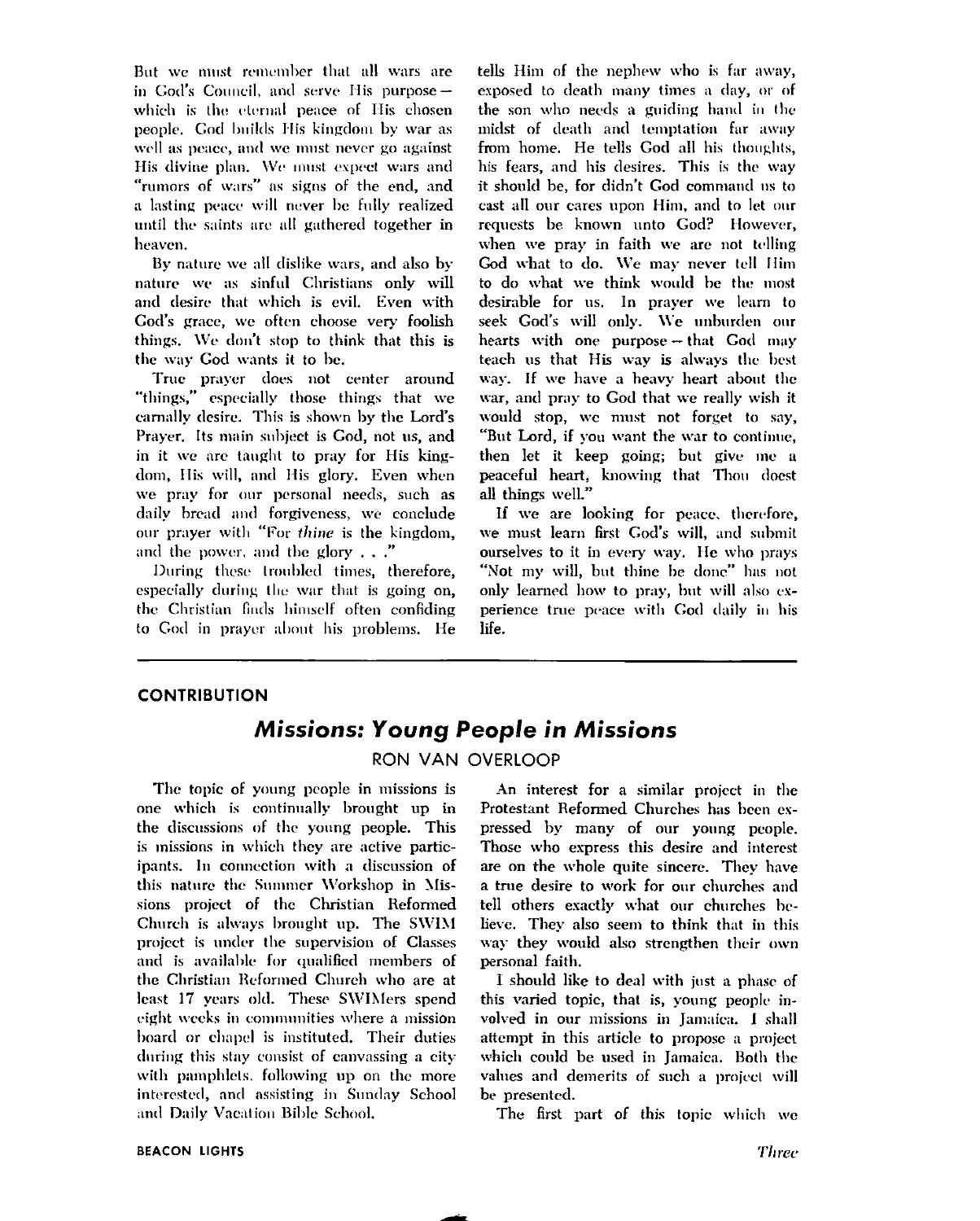shall discuss is the young people who would be involved in a project of such a nature. Who are they? What arc they? First, it can be said that they are *interested* youth. These young people have expressed a desire to enter such a program. Their desire is an unselfish one, not just a wish to see the world. This is not a weak desire, but rather a strong one because these young people are willing to sacrifice practically their whole summer vacation to go ancl participate in such a program. I, personally. have heard many express this desire for the great experience they would gain.

Secondly, these young people are a *quali*-*Fed* youth, both practically and spiritually. Practically, at 17 or 18 years of age they are at the prime of their life. Physically fit, strong, full of vim ancl vigor, **with** plenty of get up and go. Also, at this age these youth are free as a bird, for when they are a little older their mind is on marriage and they would then have to work during the summer months for need of money. Spiritually they are also qualified, for they know the principles of our beliefs and not only know them but also believe, maintain, and uphold them as the truth. There are many who are better qualified spiritually but they usually cannot go for practical reasons. The young people are yet qualified but just do not have the experience.

Thirdly, it can also be said that under such a project the young people would have to be carefully screened. They would have to meet many requirements, both practical and spiritual. First, it would have to be determined whether the desire is sincere or not. Also I think it would be advisable if they would participate in a week or two of preparatory classes. In these classes they would learn things which they will need on the mission field: things which would otherwise come only from actual experience on the mission field.

The second part of our topic which we shall discuss concerns the missionaries on the Jamaican field. Who are these men spiritually? First, the missionaries are ministers of God's Word. They are proclaiming the truth of the Scriptures, and feeding the milk of the Word to the spiritual infants on the field. Secondly, there are also qualified eldcrs who assist the ministers. Then, who are these missionaries physically and prac-

tically speaking? They are the Revs. Hanko. Heys and Lubbers and the elders Meulenberg, Zwak, and Feenstra. These ambassadors who have already gone to Jamaica to labor, though still healthy and full of enthusiasm, are certainly not in the prime of their life. Some of these gentlemen have already retired and the others are rapidly approaching the retirement age. The handicaps which **1** implied are definitely not spiritual oncs but rather physical. They are in need of manual and physical assistance. Rev. Lubbers has related that he had to rest **Iivc** times to climb a hill to reach a church while he was in Jamaica as missionary.

Next we shall discuss the positions of the missionaries and of the young people in relation to each other. The ministers and elders mould be in complete authority and control. They would be teacher, guide, and trainer of the young people. The young people will hold the position of complete submission. They would be student, pupil, and follower. They would hold the same position as Timothy did when he was under the leadcrsliip of Paul.

Closely related to the position is the use of those involved in such a program. The young people would assist manually, carrving loads and luggage up and down hills, etc. Also, as Timothy, they would assist by teaching Sunday School and many other odd jobs which the missionaries need done, but which take up much valuable time.

Drawing this article to a close, let us mention a few of the pros and cons concerning a project as briefly outlined in this article. First, let us consider the arguments \vhicll could arise against this proposed project. **An** argument against the young people would probably be that there is no desire for such a mission endeavor among our young people, and if there is a desire it is not a proper one. Also, the young people are not qualified spiritually. They are just young kids yet. Another argument could possibly be that the young people would take too much authority and act too much on their own. Still another argument which could be brought up would be that the young people would make ministers of themselves and try to "save" others. Yet another argument is that the cost of such a program would be much too high.

Now then, let us look at a few of the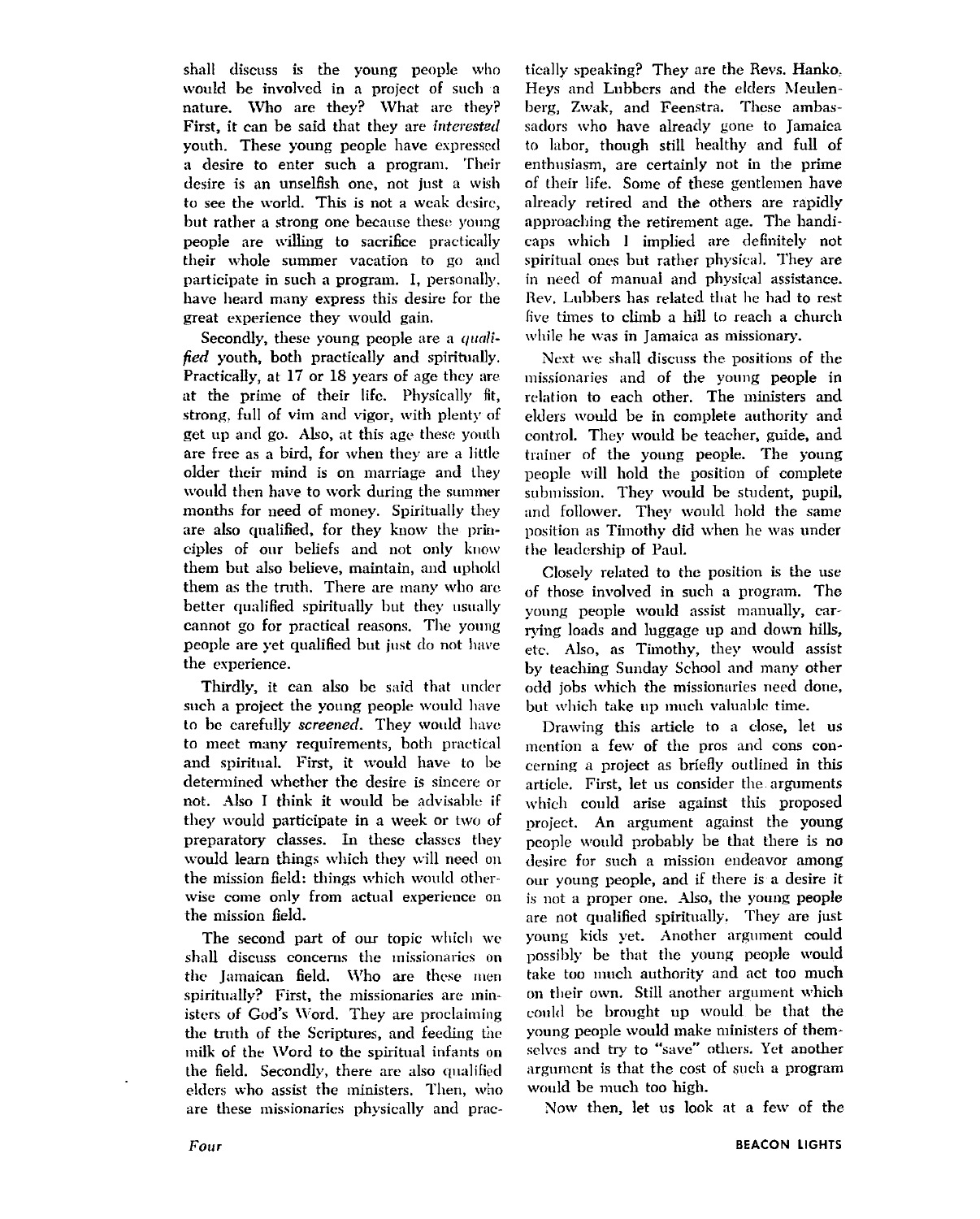merits of a project which would put a few of our young people with our missionaries on the Jamaican mission field. In the first place, I can visualize no problem at all in obtaining good, qualified young people. Those who have expressed such a desire are also those young people who are the best qualified. They are very sincere. In the second place I cannot foresee any problem concerning the use and position of the young people. Those who would be privileged to go, after meeting all the requirements, both spiritual and practical, and participating in a preparation program, would definitely not be the type of person who would disobey a minister and elder. Nor would they be the type who would take authority upon himself or make himself out to be a minister. Rather, it can be said that those who would go to Jamaica would receive much instruction in doctrine and walk. Also, I believe that they would receive much of value because of participating in this project. First, they would receive much instruction in doctrine and walk. Too, they would learn much humility, both spiritual and practical. Spiritual humility would be gained from just watching the ministers and elders work and seeing their tremendous wisdom. Practical humility would also be gained by seeing the

very low living conditions of the Jamaicans and comparing it with that of us in the United States and thereby seeing how blessed we really are. Thirdly, this would be an experience which they would not forget for the rest of their lives. They, also, would serve to unify our churches more closely with those in Jamaica. In conclusion it can be said that this program would give much spiritual edification and Christian fellowship to all who would have the privilege to participate in such. Finally, I agree that the expense would be high; however, I also believe that all the experience gained would greatly out-weigh the costs. Too, I believe that our young people could raise most of the money needed. The fact that they can raise money has been seen by their efforts ir, obtaining the funds needed for the 1969 convention in Redlands.

I can say that after very carefully weighing both the pros and the cons I am greatly in favor of a program of this nature. The reasons I favor it were specifically the experience gained and the physical assistance given to the missionaries. I hope that you also, after carefully weighing both sides, will agree with me and favor sending young people with our missionaries to Jamaica.

The Federation Board would like to welcome two new members to the public relations staff of Beacon Lights. It is our prayer that Judy Ondersma and Ken Kuiper may be blessed in their new duties. It is also our prayer that God will bless Karen Reitsma, who is retiring from the public relations staff, as she enters into married life. Also Karen, thank you for the wonderful work you have done in God's service. Our aratitude also goes to

Randy Meyer for his labors in designing the new cover for the Beacon Lights as appears on this issue. Thanks, Randy, for a tremendous job!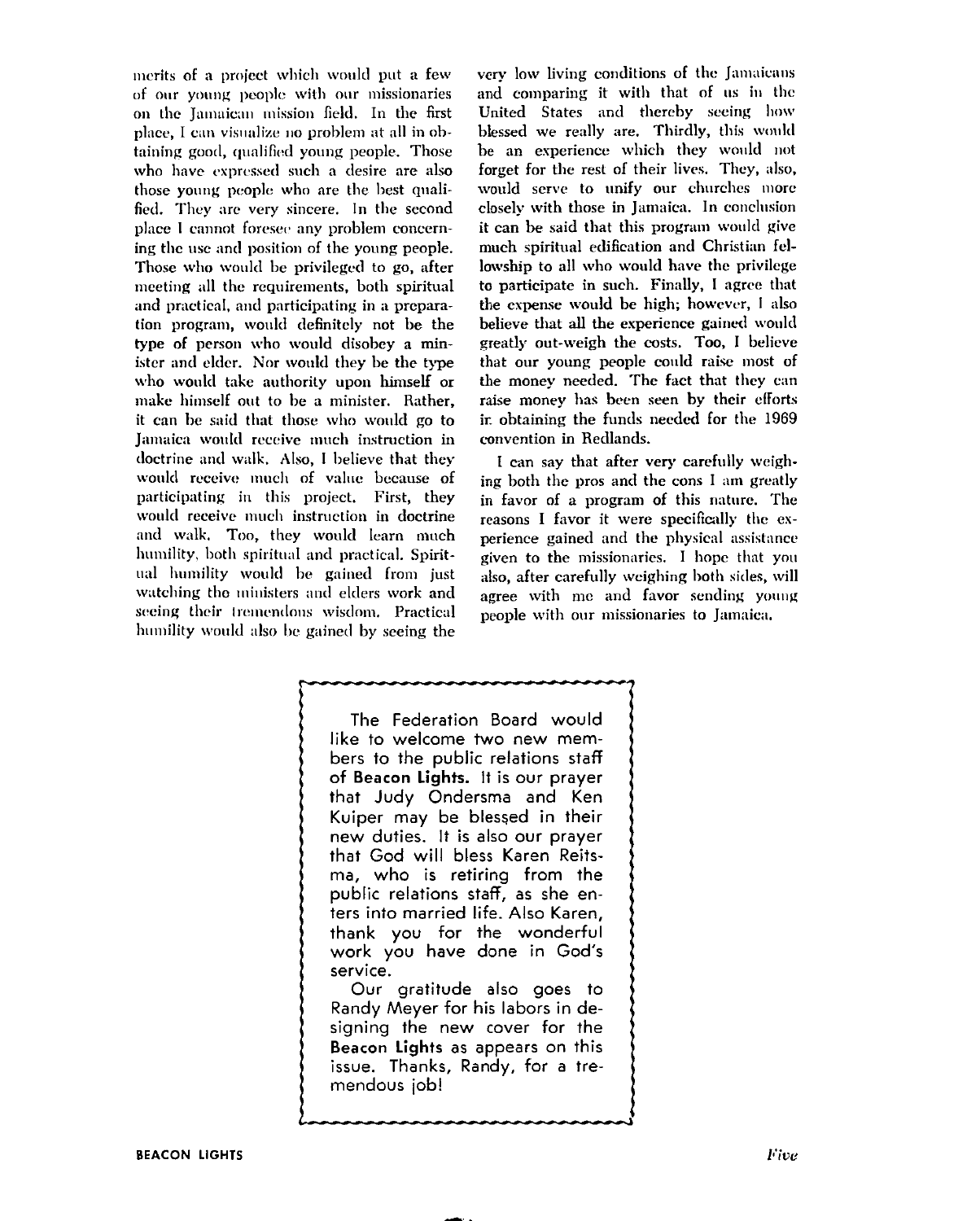

PLIABLE: The hearing of this is enough to ravish one's heart. Glad I am to hear of these things. Come on! Let us mend our pace!  $-$  THE PILGRIM'S PROGRESS

EMMANUEL: These have no root in themselves, and so endure but for a time: afterward, when affliction or persecution ariseth for the Word's sake, immediately they are offended.  $-$ MARK 4:17

Our friend, Christian, had other interesting acquaintances besides Obstinate, among them Temporary, Talkative and Pliable. We meet the latter now. As to appearance, in one respect, there was no difference between him and Obstinate: both wore the same style of mustache. But in another respect, Pliable was slender, refined, pensive and somewhat withdrawn, while Obstinate stood towering over you in your path like a wet haystack. Pliable was a gentleman compared to Obstinate. His sense of good manners led him to side with Christian. "Don't revile!" are his first recorded words. We immediately take to Pliable for this. So abusive and reviling is Obstinate that Pliable is ashamed to be caught in his presence. The contrast between the two seems almost enough to make Pliable a Christian. He is a man of common sense, common decency and common civility. Where too many are vile-mouthed and violent, and becoming increasingly so with respect to the old faith of the Reformers, a man of common compassion and sympathy would easily be taken as one having an interest in true religion. "Don't revile" would be put down, even by the world, as an evidence of common grace. He was a civil man, and civil men, though they may never have part or lot in the next world, are this world's saints. The world points to the so called activists, agrarian reformers, the empire builders, and says, "These Are the Saints!" Pliable had the world's canonization. But the country in which Christian dwelt was ruled by Prince Emmanuel. He had issued proclamations to the effect that true religion was a matter of the heart, not merely of distinctions between virtue and vice, good order in society and anarchy, or civility and injustice. What Christian soon learned about his new companion was that he was as pliable to evil as to good - either influence, whichever happened, could impress him.

But Pliable withdrew from people of brutish behavior and bad manners. "Don't revile" separated him from them and allied him with Christian. As for setting out to seek that inheritance laid up in heaven, he was all for it. "My heart inclines to go. I begin to come to a point." He had reached a parting of the ways. "I intend to go along with this good man. Come, then, good neighbor, let us be going." Now then, hasn't this man made as good a beginning as that man who formerly had been known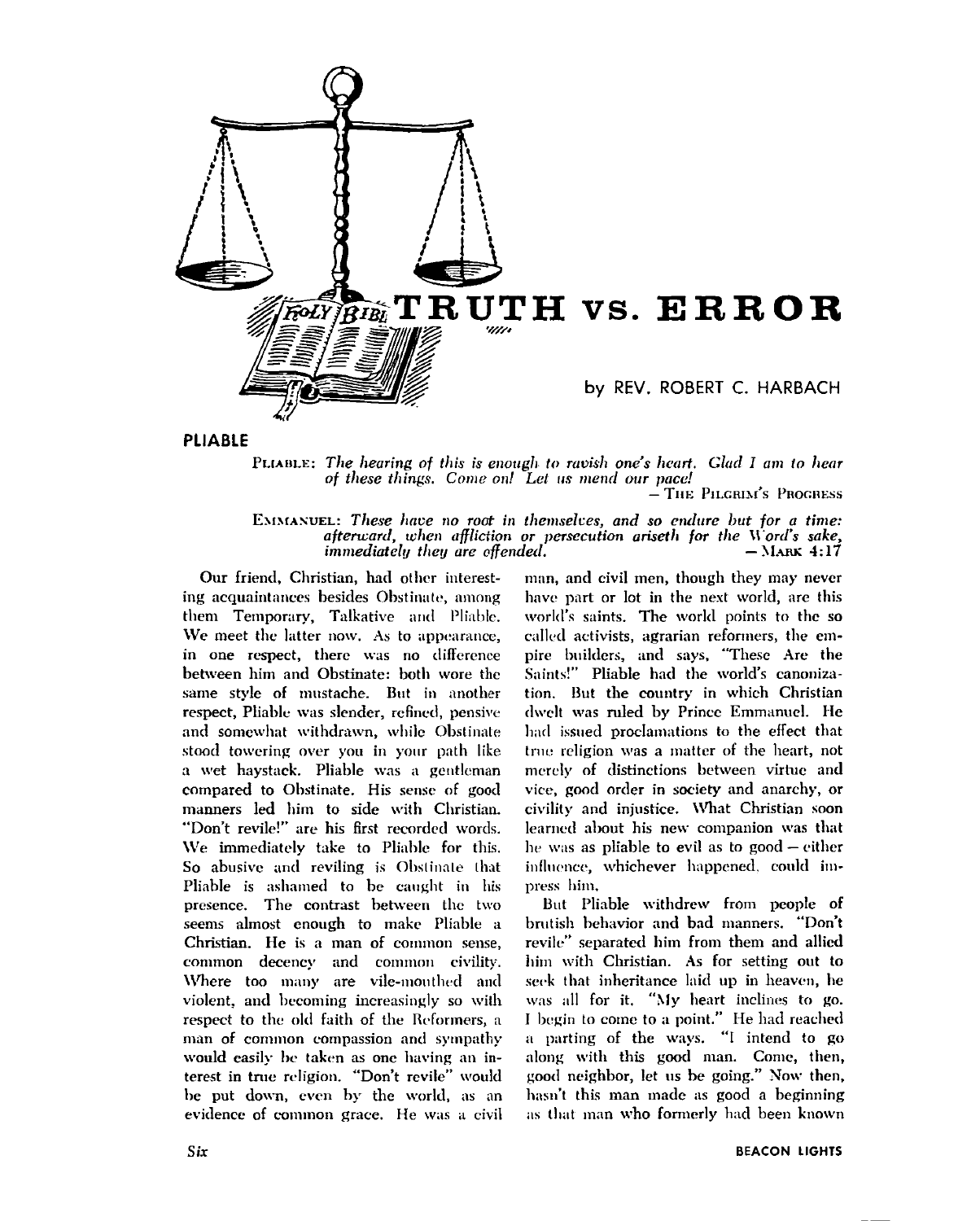as Graceless? Be careful in expressing an opinion in this regard. So far we have taken little more than a glance at the appearance of the man Pliable. But "judge not according to the appearance" (John 7:24). The man himself, unintentionally, indicates the depth to which we must penetrate when he says, "my heart inclines to go." We must search for roots in the depths of the heart. There were none in Pliable. The Lord of the land who knew him best said, "He hath not root in himself." This is getting, in one thrust, to rock bottom. For we are interested in Pliable, not as to appearance, but "in himself." Having no root in himself his religion was no more than a surface affair. It was as shallow as veneer. Christian is familiar with Mr. Heidelberg (not the prehistoric sub-human creature) who savs that true religion is rooted in a personal knowledge of one's own heart-plague and in the practical knowledge of deliverance from that misery. Pliable had no such self-knowledge.

"Tell me now further," was Pliable's eager request, "what the things are and how to be enjoyed whither we are going." He could enquire of the good things of the Christian life, but not of the way of salvation, nor of the difficulties to be encountered along the way, nor of the danger of falling short of it. Because of this, he could not really understand the doctrines of the Christian faith. The truth cannot be understood by any mere outward connection. When the truth really gets to a man, God speaks in his heart, an honest and good heart.

Children love illustrated Bible story books, and will spend hours familiarizing themselves with all the Bible characters by means of pictures. Our Sunday schools sometimes make an effective use of flannelgraph pictures in teaching Bible history. Some people have no more root in the truth than such an interest in pictures of heaven as when children look and say, "Well said; and what else? This is very pleasant; and what else?" You cannot show them or tell them fast enough about the New Jerusalem. its pearly gates, jasper walls and golden streets. "There we shall see the elders with their golden crowns; there we shall see the holy virgins with their golden harps; there we shall see men that by the world were cut in pieces, burnt in flames, eaten of beasts, drowned in the seas, for the love they bear to the Lord of the place, all well, and clothed with immortality as with a garment." Pliable responds, "The hearing of this is enough to ravish one's heart." But if, instead, Christian had shown Pliable the biblical portraits of the natural man, or of the deceitful heart, or of the flesh present in the child of God, he would have made no sense out of any of them. Pliable experienced nothing of a desperately wicked heart, and would have taken it as ultrapious rhetorical extreme for anyone to speak of possessing the vilest heart in the world that a sinner could have. Christian had the worst opinion of himself. Pliable had worries (he fell into the slough, too), but no such burden as Christian's.

Pliable was a stony-ground hearer. Such hearers are like a flat rock covered with a thin layer of dust upon which a seed falling, springs up, but soon withers away scorched, because (a) it had no deepness of earth. (b) it lacked moisture, (c) it had no root. Pliable at once receives the Word of God with joy (although not with the joy of Matt. 13:44). He for a while believes, but because he has no root in himself, when trials or persecution come because of the Word, he becomes offended and apostatizes. Most men today are Obstinate, not Pliable, but the Pliables, if they have any religion at all, are shallow, superficial, rootless. What they have that passes for religion is rooted, if at all, outside of themselves. "These have no root in themselves" (Mark 4:16f). Their roots are in the company of Christians, perhaps, or in the emotional pleas and "invitations" of a preacher, or in the influence of the crowds and masses visibly "accepting Christ," or in the sensationalism of mass evangelism, or in the sentimental lies sung by male and female vocalists. Or perhaps a Pliable will insist that his roots are in the best preaching, in Calvinistic preaching. and in the Bible. But still he has no root in himself. He may be rooted in these things, but they are not rooted in him.

Christian knew Pliable "from way back." He knew all his roots were external. Pliable was rooted in his church, not in his church as a part of the body of Christ, nor even in his church as flying under a Calvinistic flag, but as a religious institution which happens to provide the circle in which his social set moves. Pliable believes in his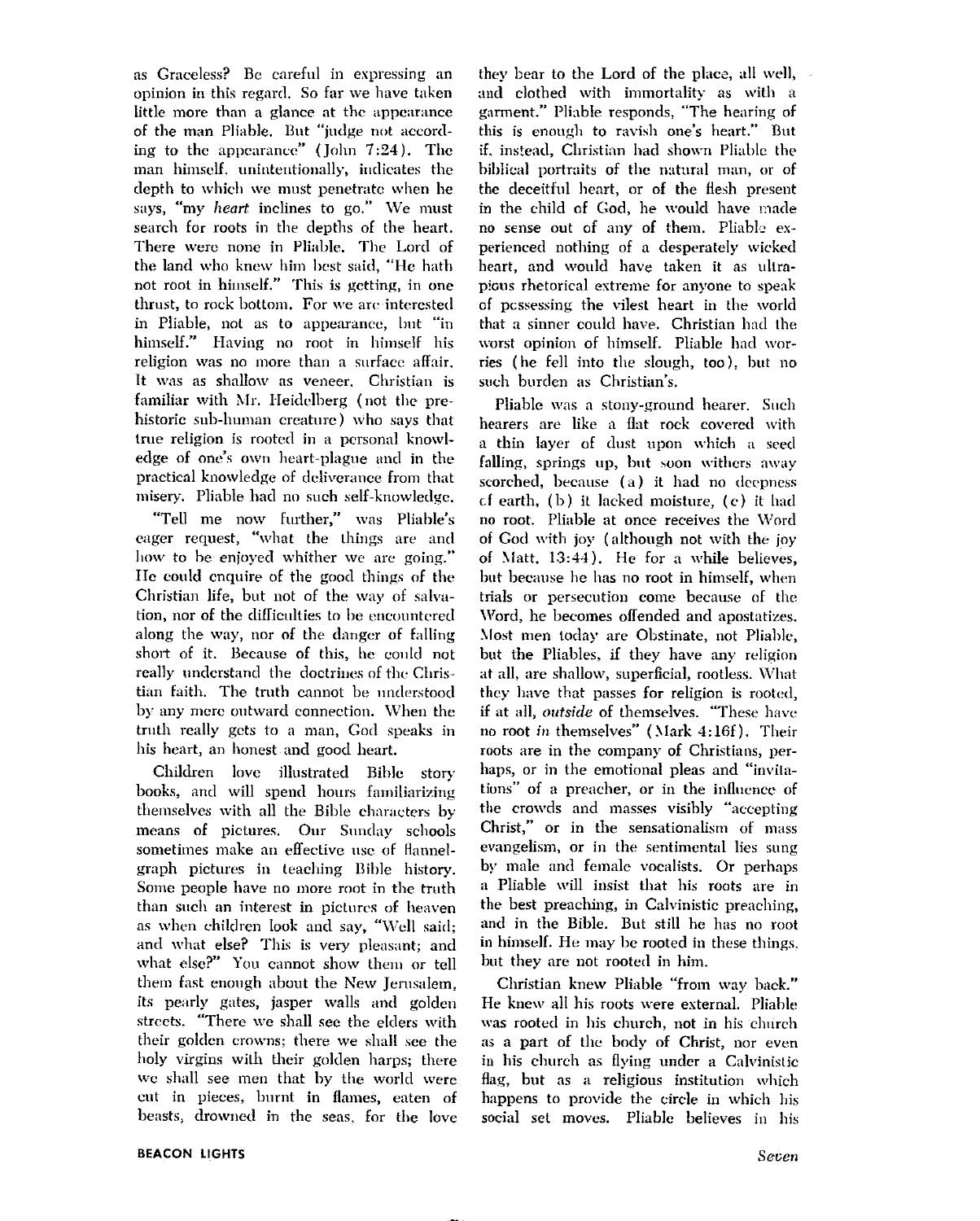church. He worships his church. Because family, relatives and friends are there, his church is dear to his heart. It is known, however, that something later happened that caused Pliable to hecome disappointed with his church, which he left to take up with another church that pleased him better for a time. But then he became disillusioned with that church, and so took the stand that to avoid the Slough of Despond (which Christian dreaded not nearly as much as the doom of his city) he would have no church at all. But don't say, then, that Pliable has no roots. He has many. He has family roots. He is deeply involved in family traditions. He loves house and home. He loves his earthly home as much as Christian loves his heavenly homc. If his home were spoiled or lost, his religion would be spoiled or lost. For Pliable gave a desperate lunge or two and got out of the slough on that side nearest to his own house, while Christian struggled to that side of the slough farthest from his own house and toward the narrow gate. In another city, City of Nations  $(Rev. 16:10)$ , there was another man of the same name. He was rooted in his business.

As long as business was thriving and prosperous, his religion was enthusiastic and strong.

There is no telling what sort of person Pliable would have been if he had **met**  Obstinate alone, without the impressive presence of Christian. Since hc met the godly man, he, too, would be godly, and "for a while believe." But when back with his old companions (were they not, since we are thinking Bunyan-style, Diabolonians?) he could be just as indifferent and hostile to the cause of God and truth as they. What about those students from godly families studying at P.-U. U., perhaps preparing for the ministry, with no personal religion nor root in themselves? Even if they show as much promise as Pliable did with his polite caution, "Don't revile," will not an atheistical book, or an anarchistical class, or a socialist professor, or merely a sophisticated sneer wither the roots of whatever trace of religion remains in them? As the local. converted tax collector recorded, having no root in himself, he endures for a while, but by and by he is offended (Matt. 13:21). Then Christian sees him no more.

# **FEATURE**

# **PRYP IN MISSIONS**

# BEN WIGGER

Have you ever thought about our churches' mission program, and what part we as young people have in it? 1 think thst it would be safe for me to say that Protestant Reformed yonng people have never becn too active in our churches' mission program. In fact if you wanted to write a history of our efforts, there wouldn't be much to put down.

As Christians, we automatically have an interest in missions, not only in our own church, but in other churches as well. But as Christians in the Protestant Reformed churches, we have been condemned for not advocating a mission program. This was not true in the past nor is it true today. Although this does not mean that our mission program is above criticism.

It is true that we as a church never have been able to do much in the field of missions. It is also true that we could and would do much more than we are now

doing if we had the facilities. But it can also be said that we should be doing much more than we are now doing with our present facilities. No church can ever be satisfied that she has done enough in the area of missions. and our church is no exception to this.

So we have a problem. We are members of a church which has a limited amount of funds with which to carry out a mission program. This church is at the present time without the aid of a missionary and the general feeling among the members, both young and old, seems to be one of a lack of interest. With these factors seemingly against us and our own weakness of the flesh, it is not surprising that we have not done anything.

The time has come to do something about changing this lack of activity in our mission program. The opportunity in the mission field has never been greater. We have the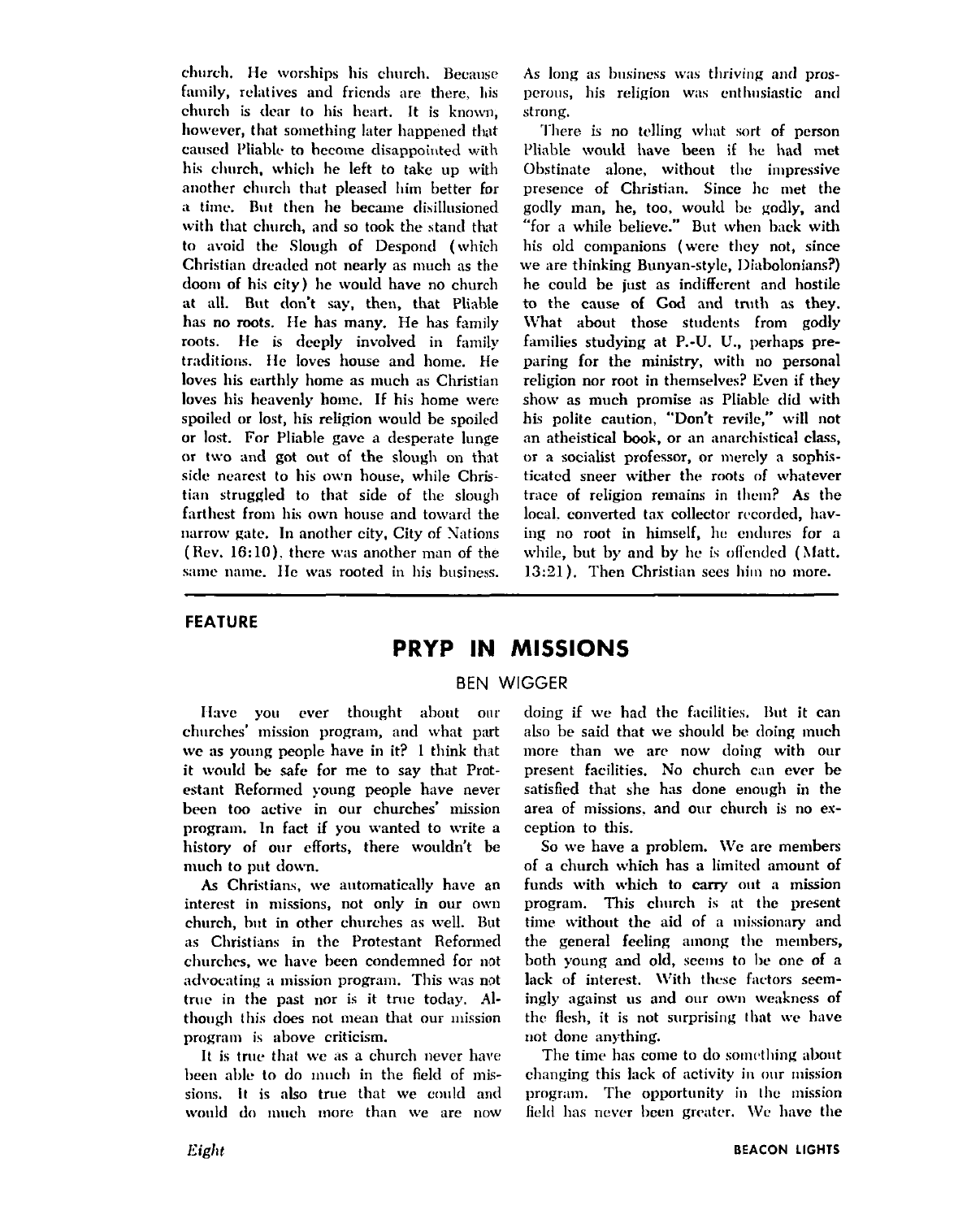truth of God's Word and we should be doing more to promote that truth. This is a part of our calling which we should not overlook. This is what Christ tells us in John 9 verse 4: "I must work the works of him that sent me, while it is day ere the night cometh when no man can work."

But where does one begin, especially a young person who has not had much experience? The answer very simply is that each of us must begin the change with our own individual efforts. I do not mean that we must each go around with the idea that we are out to save souls. This is simply not something that a man can do. It is the Lord that works in the heart of the sinner and it is through the power of the Spirit that men are brought to salvation. But this does not give us an excuse, we are still responsible to let our light shine.

A very good place to begin to let your light shine would be in your own church. For an example how many times hasn't this happened in your church: Sometime during the service, on Sunday, you notice someone new in your church. As far as you know this person has never been in your church before, perhaps this is his first contact with the Protestant Reformed Churches, But after the service no one, including yourself, makes any effort to make the stranger feel welcome. This has got to give that person a very bad impression of us as Christians. If each of us would make an effort to say at least, "Good morning," to a stranger in our churches it would make quite an impression.

Another area in which our churches have not done enough work is its extension program. This is something that we as young people could look into. Perhaps your young people's society could look into the possibility of starting a Bible School in the summer. This program would need the approval of the consistory, but it is an idea

which has merit and one I feel should be tried.

There is one more area in which we as voung people should become more active, and this is an increased contact with the young people of Jamaica. At the present time we have no contact with these believers and since we are the church of the future it is important that we develop a spirit of unity with these young people. This could be a very worthwhile experience for all involved. We could act as a Christian witness to these young people, and by writing letters to them and their writing to us, we would build each other up in the faith. If you are interested enough you could talk the possibility of writing to a voung person in Jamaica over with your minister or an elder.

Now all these ideas may sound good to you, at least I would hope that they would. But these are only a very few of the possible things that we as young people can and should do. But there is no sense in coming up with a long list if we have no intention of going any further than that. An idea may look good on paper but if it doesn't get any further than that it really doesn't do anvone anv good.

This is where we need the help of our Lord. Without Him we can not accomplish a thing. We are only means by which He can carry out His purpose. We can be sure that He will gather His church.

I Peter 2:9: "But ye are a chosen generation, a royal priesthood, an holy nation, a peculiar people; that ve should shew forth the praises of him who hath called you out of darkness into his marvelous light."

Tonight when you pray to God ask Him for grace so that you and the rest of us young people can meet this challenge of missions with an increased desire to be as active as the Lord would want us to be.

On behalf of all the young people, we would like to thank the resigning Rev. Moore for his contributions as associate editor of Beacon Lights and wish him our Lord's blessing in his ministry.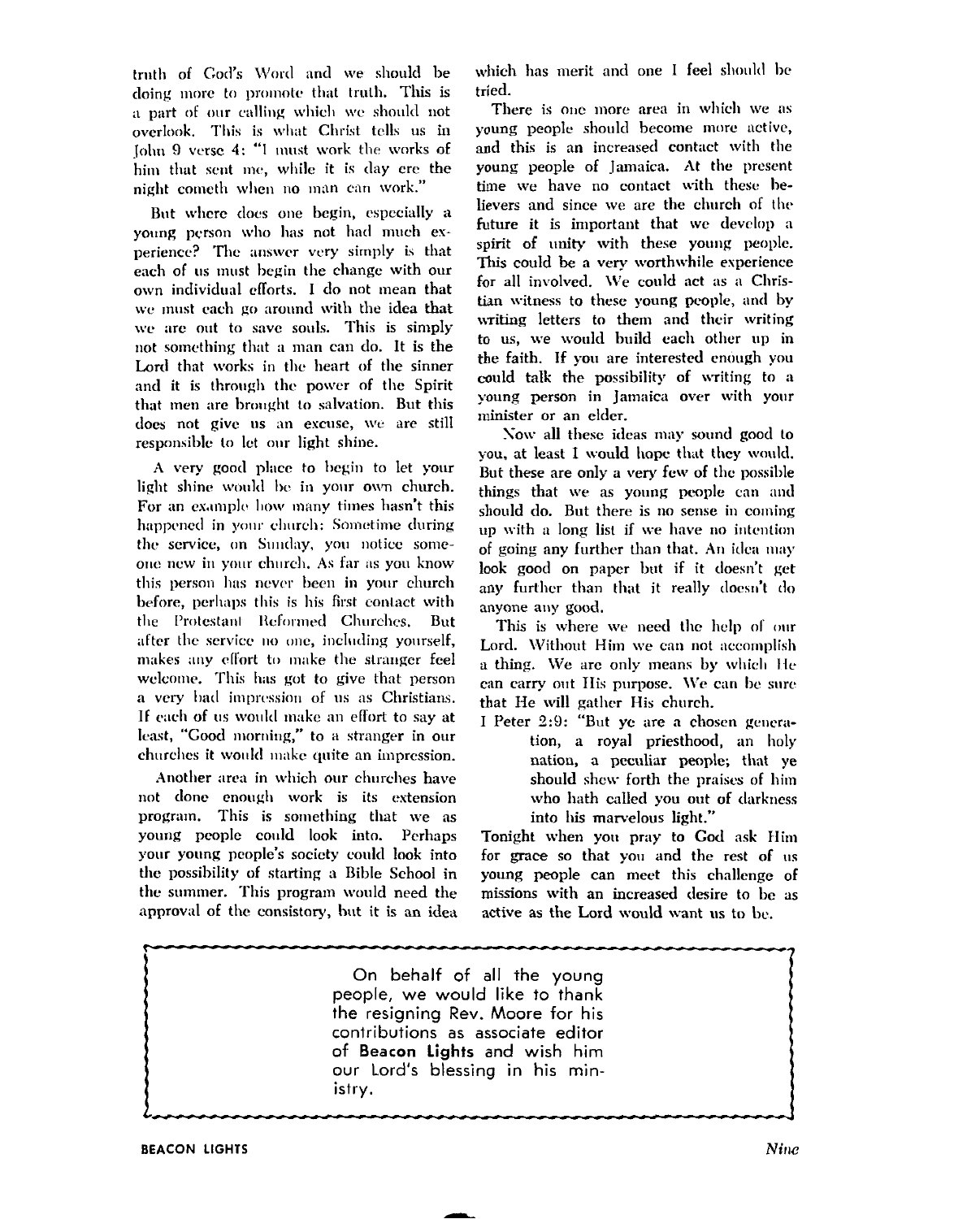

REV. G. LUBBERS

# "LIVING AS POSSESSING NOTHING"

"... And they that buy as though they possessed not; and they that use this world, as not abusing it; for the fashion of this world passeth away." I CORINTHIANS 7:30b-31

There are two kinds of sinners in regard to this world's goods: money, possessions, It is the miser on the one hand and it is the spend-thrift on the other hand. They both sin in relation to God. They have a wrong practical life-and-world view. It is to forget that the fashion of this world is passing away, and, therefore, a setting of our affections upon the things below and not upon the things above where Christ is at the right hand of glory.

It is not an easy task, my young Christian friend, to buy as though not possessing. It is not for nought that the Psalmist says "when riches increase set not your affections upon them" (Psalm 62:10). And Agur's prayer may well be written on the posts of our door. "Remove far from me vanity and lies; give me neither poverty nor riches; feed me with food convenient for me: lest I be full and deny thee and say, Who is the LORD? or lest 1 be poor and steal, and take the name of my God in vain" (Prov. 30:8,  $9$ ).

Right now if you are of a family with limited means this does not bother you so much; but when we have parents with a little more than average, even in our affluent society, it is a different question. We sport that nice sports-car, we have our horses and our ponies, we compete in the horse-show and in the fairs. In a word: we set our heart on all these things. And we buy as though possessing, and forget that the fashion of this world passes away. All these things are merely the "scheme" of the earthly. It is the earthly, transitory form. It has no abiding and eternal value in itself. It belongs to the pride of life where we do a bit of boasting!

Yes, you like to have that new car so that you can go and court that girl, or perhaps simply have a date or two; a nice car may not add to the worth of your person, but it is a status-symbol. And so one, finally, "finds" a wife. And then he gets married. And now Paul writes to the Corinthians that this "wife" too belongs to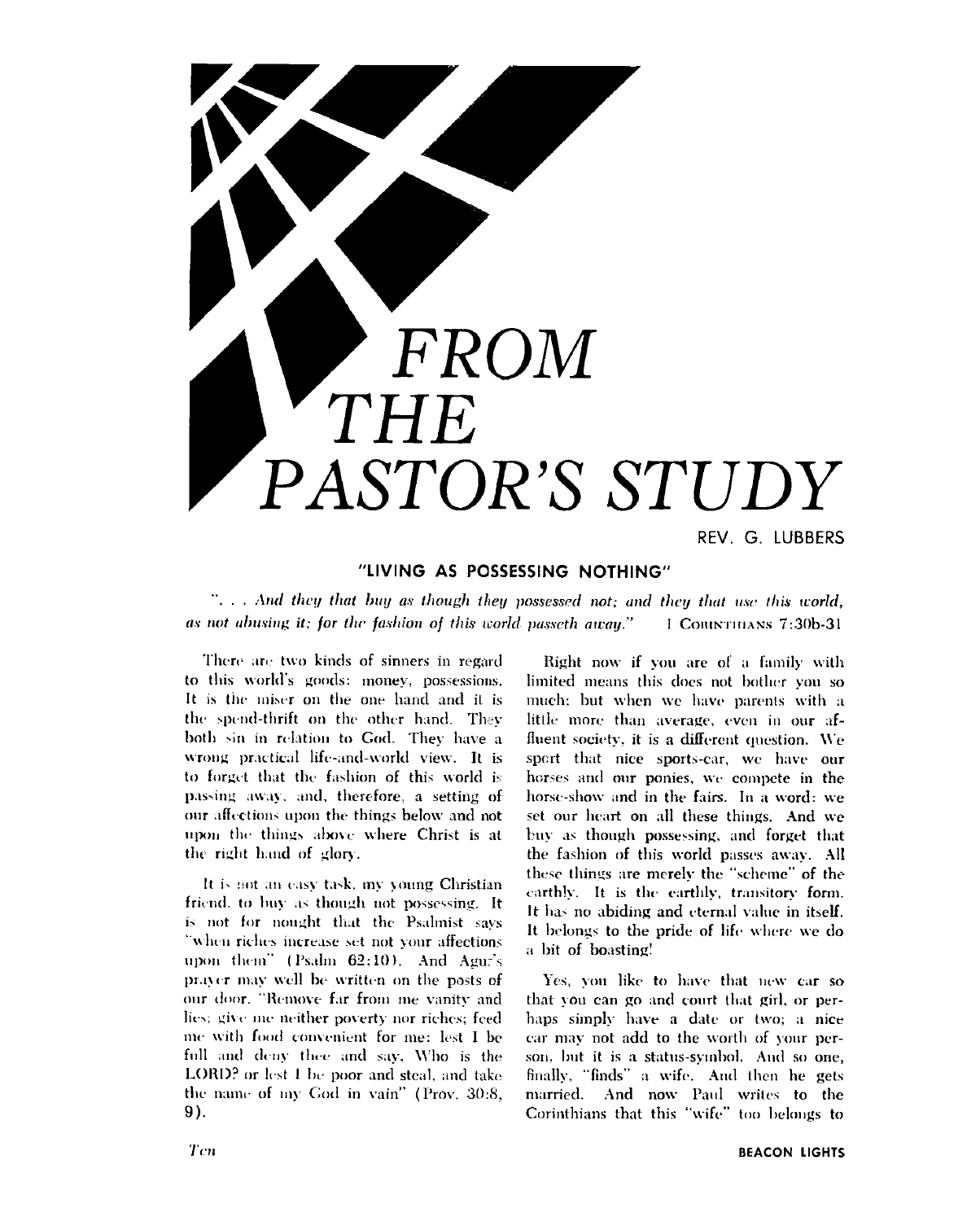the fashion of this world. In the days of Noah men bought and sold, married and were given in marriage (Matt. 24:38, 39). Says Jesus, "For as in the days that were before the flood they were eating and drinking, marrying and giving in marriage, until the day that Noah entered into the ark, and knew not until the flood came, and took them all away...."

# Living as possessing nothing!

For the sole possessor of all things is God. He is the Creator of all things, and he preserves all things as by His Almighty power. Such is the Lord's prerogative, Such is His ordinance and He never abdicated His throne. This means that the stewardship is ours only by God's bequest. He grants such stewardship to whom He wills, and He has but to remove His hand and all is taken away from unjust and unfaithful stewards. Such is the teaching of Jesus in Luke 16 in the parable of the unjust steward.

It is the conflict in the world today between Capitalism and Communism of who shall possess the world. Right now Communism is seriously challenging Capitalism as a way of life. The revolutionaries (Communism) in all their "fronts" will be "possessors" of the world without "buying" it; the Capitalist wills to "buy it" and then as *possessing* it. And many young people are swept along with the age of the world, with this nihilism! Meanwhile the child of God walks another road. His is the role of stewardship under God. He buys as not possessing it, but rather labors with his hands that he may have to give to the poor. In a word: he loves his neighbor as himself.

It ought to be clear that our young people do not have a calling to work in this scheme of "buying" or "not-buying" to possess this world's goods. Ours is another calling. It is to use whatever we have in the service of the Lord. To buy as not possessing. To constantly keep in mind that ours is the calling of stewardship; that we will have to give account to the Lord of our stewardship. But our stewardship is, that we do all in our power to relieve the need of those of the household of faith. Stewardship is serious business, and it requires sober reflection. Such sober reflection implies that the brethren in Jamaica be helped, prospective students be given aid in Jamaica, the ministers be given some aid in paying for their traveling to preach the Word to God's children; our own schools be supported and paid for!

Good budgeting of funds too belongs to stewardship. We live in a day of "creditbuying." This means: buy today, and possibly possess tomorrow! The credit bureaus teem with people who borrow money to go traveling. People work an entire year to pay for last vear's vacation. And sometimes Young People overspend too in their planning on the Conventions, and pay tomorrow. That is not good stewardship. That is the sin of the spend-thrift! A good medicine in my youthful days to learning the value of a dollar was to earn one! When dollars come with the toil of honest sweat one does not dole them out easily. He becomes a budgeting man. He sits down and estimates the cost!

Yet, this man must beware that he does not think that miserliness is the same as stewardship. He will give liberally. He will remember the poor and needy, and will feel it an obligation of a good steward to contribute to the causes of church, school and state.

## Living as possessing nothing!

This is only possible when we by God's grace ourselves are God's property. Only then can we confess that all things which we possess are God's property. Then we ask: Lord this money, which thou hast intrusted to my stewardship, how wouldst thou have me budget it and place it upon the altar of sanctification?

This is the narrow way and the straight gate which few find. Yes, seek ye first the kingdom of heaven and His righteousness and all these things shall be added unto you.

ļ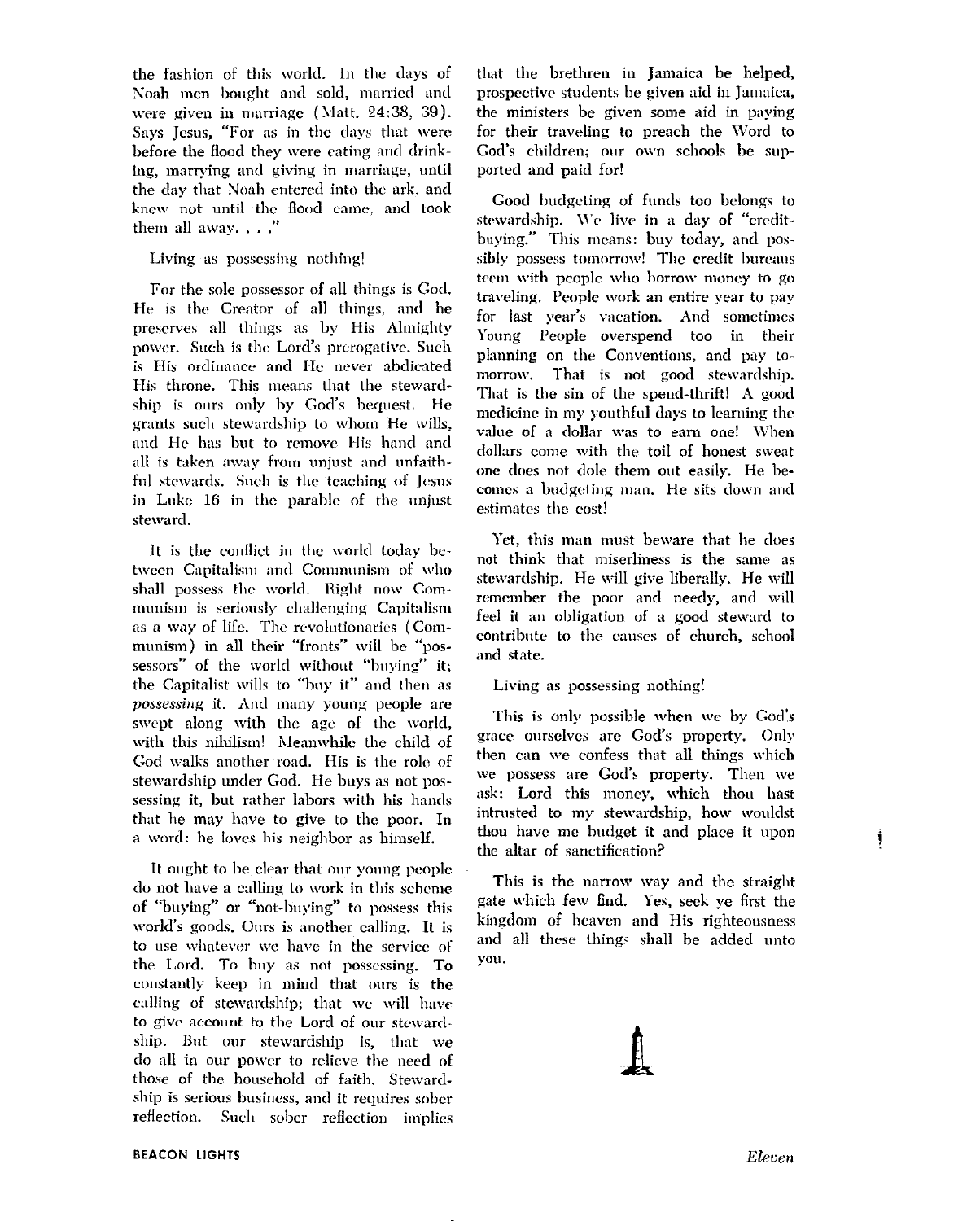THE ECSTACY OF LIFE: The following was originally given as a speech during a singspiration in memorial to Ronald Yonkers. Because of the emotions which all of us felt upon that occasion, the speech is printed just as it was given.

# The Ecstacy of Life

# ROSALYNN REITSMA

Nore: This reading was written before Ron's sudden passing to glory this week. I at first wished to discard the speech and write another, but upon reflection, I decided to use it as written, for who knows more about the ecstacy of life right now than Ron?

A baby's hand: More beautiful than the roses' bud opening to the dawn. A baby's hand: The Church of God.

A child is born, a covenant child, and through his hands moves the Church.

A mystery is this child, with his flawless body, with his matchless heart, a mystery, In his mind may be the brilliance of a Hoeksema, the wisdom of a Calvin, the insight of a Luther. In his hands may be the artistry of a Rembrandt, the vision of a Greco, the skill of a Rubenstein.

In His hands may be the skills of a carpenter, the comprehension of a farmer, the talent of a salesman. In his mind may be the artistry of a gardener, the perseverence of a janitor, the ability of a plumber.

A mystery, this child. But one thing he is: He is the Church.

For some crisis yet unthought, he may have been created. For unknown terrors, for unimagined glories, he is the Church.

Be he brilliant leader, be he common pillar, he is the Church of tomorrow.

Yet, what is the force that moves him? What sustains him in life and makes him scoff at death? What is his ecstacy of life?

There was a time in the early mists of history that man was a perfection. He knew no sin. Then woman was tempted by a serpent. Woman, tempted, fell. Man, tempted, Humanity fell.

For this, the mothers of the Church (and of the world too) travail in their birthings. For this  $-$  and let no man deceive voul  $-$  a soul is in sin at conception. For this the Son of God went through the agonies of

deepest Hell on the accursed tree of the cross.

For this, this Church of God, this new life is sin. Each day of his life will be blotted with the stain of sin. There can never be perfection in anything he does. Where is his ecstacy of life?

This beautiful body, this flawless creation, will become scarred, It will sicken. The smooth skin will become spotted and wrinkled. The lovely eyes will dim, the tender hands will err and tremble. And he will die. His body will moulder and corrupt in the grave until it is dust. Where is his eestacy of life?

But, wait, the Church was born in this child - a soul was created! A soul was created, and as the child uttered his first cry he was shadowed, not by sin alone, but by the cross! For every sin committed there was already atonement; for the sin of his being  $-$  his soul-sin there was atonement.

Through his hands moves the Church. He is the Church, and he is marching to glory!

Though his body will weaken and crumble, though he is very really mortal, still he is eternal. At this conception the temporal was touched by the heavenly, the temporary by the eternal, and never can he walk except toward glory. He is the Church of God the diadem of Christ. He is marching to heaven.

For this is the ecstacy of life: That in death more than birth, that in faith more than hope, that in reality more than dream, he is eternal. And, yes, that it is not mere eternity only, but glory.

This is the eestacy of life: That though we walk in darkness we have light; though we are imperfect yet we have perfection;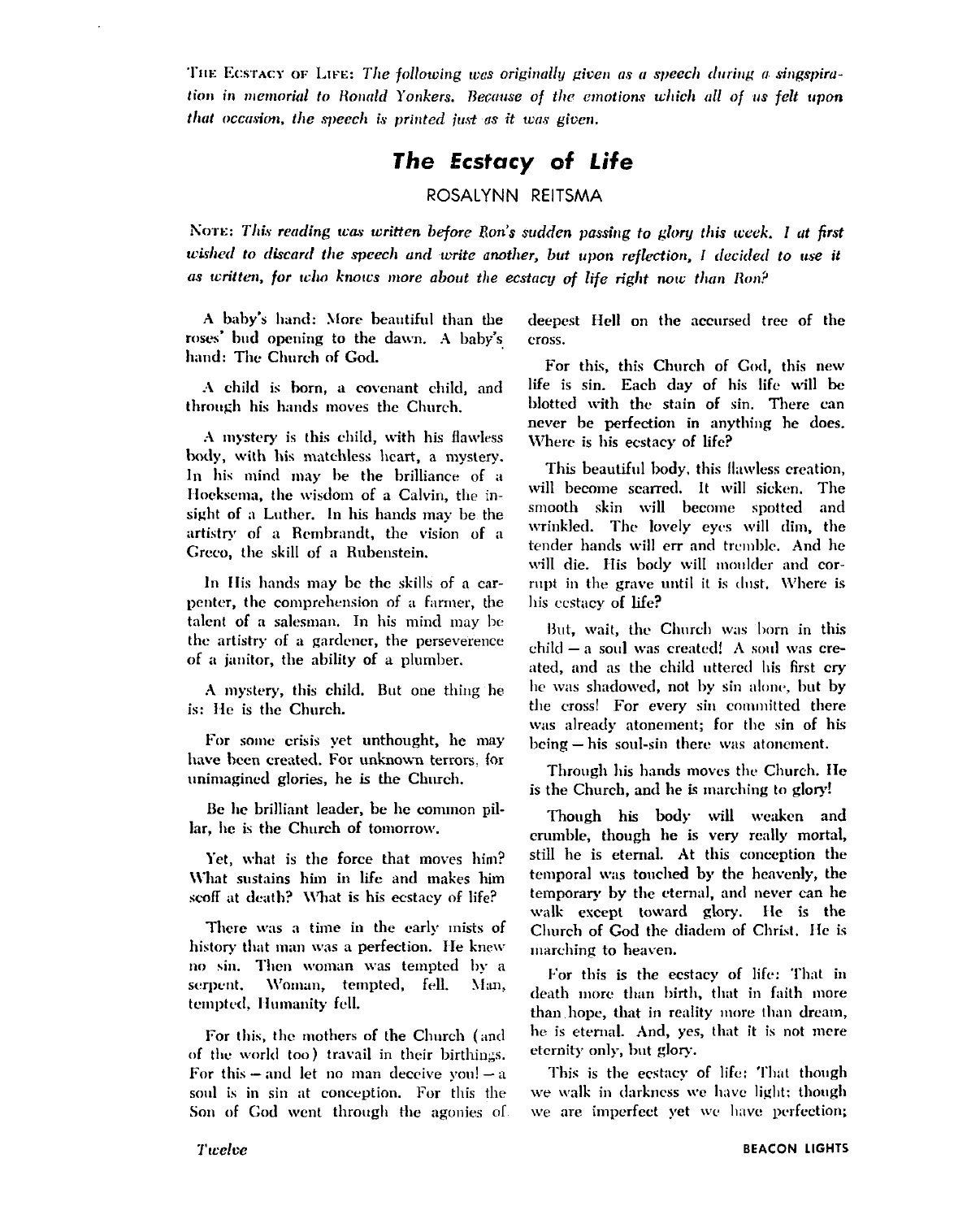though we are temporal, vet we have eternity.

A child is born, a covenant child, and in his hands he holds the Church.

His is the ecstacy of  $life - \text{vours}$  is the

ecstacy of life. You are the Church of God, and sinful you are. But you are marching - marching to glory. In death more than in life, this is your ecstacy of life.

# from, for, and about our churches

by JUDY HENSON

# Miscellaneous

On July 11 the Young People's Federation Board Outing was held at North Shore Park. Supper was served at 6:30 and games followed.

On June 29 a Singspiration was held in Hope Church sponsored by the Federation Board.

Mrs. Jacob Mantel, the oldest member of the Doon congregation, celebrated her 85th birthday on June 9.

Hudsonville held its annual church picnic on Wednesday, June 25, in Huges Park.

Doon Park was the scene of the School Picnic of Doon School on June 4. A ballgame was held followed by a potluck lunch.

# **Marriages**

Chet Haveman from Hudsonville and Sharon Prince from First on June 19.

On June 14, Ted Pipe and Jane Brummel from Southeast.

### **Births**

Rev. and Mrs. Decker from Doon, a son, Timothy Robert.

Mr. and Mrs. Jack Lenting from South Holland, a daughter.

Mr. and Mrs. Robert Blankespoor of Doon, a daughter.

# Membership

Doon Church received as members in full communion Mrs. Kenneth Post and Mrs. Jerry VanDenTop.

Mr. and Mrs. G. Vanden Berg have transferred from Hope to Holland.

# Servicemen

The address of Jerry VanDenTop from Doon is:

Spec. 4 Jerry VanDenTop N G 26819941 Co. B. 2nd Bn. S O 1st Inf., 101st Airborne Div. A.P.O. San Francisco, Cal. 96383

At present Jerry is in a combat zone in Vietnam.

Larry Koole from Hope returned home for a few weeks furlough before leaving for Vietnam. Don Jonker also was home on furlough before leaving for duty at the Panama.

Thirteen